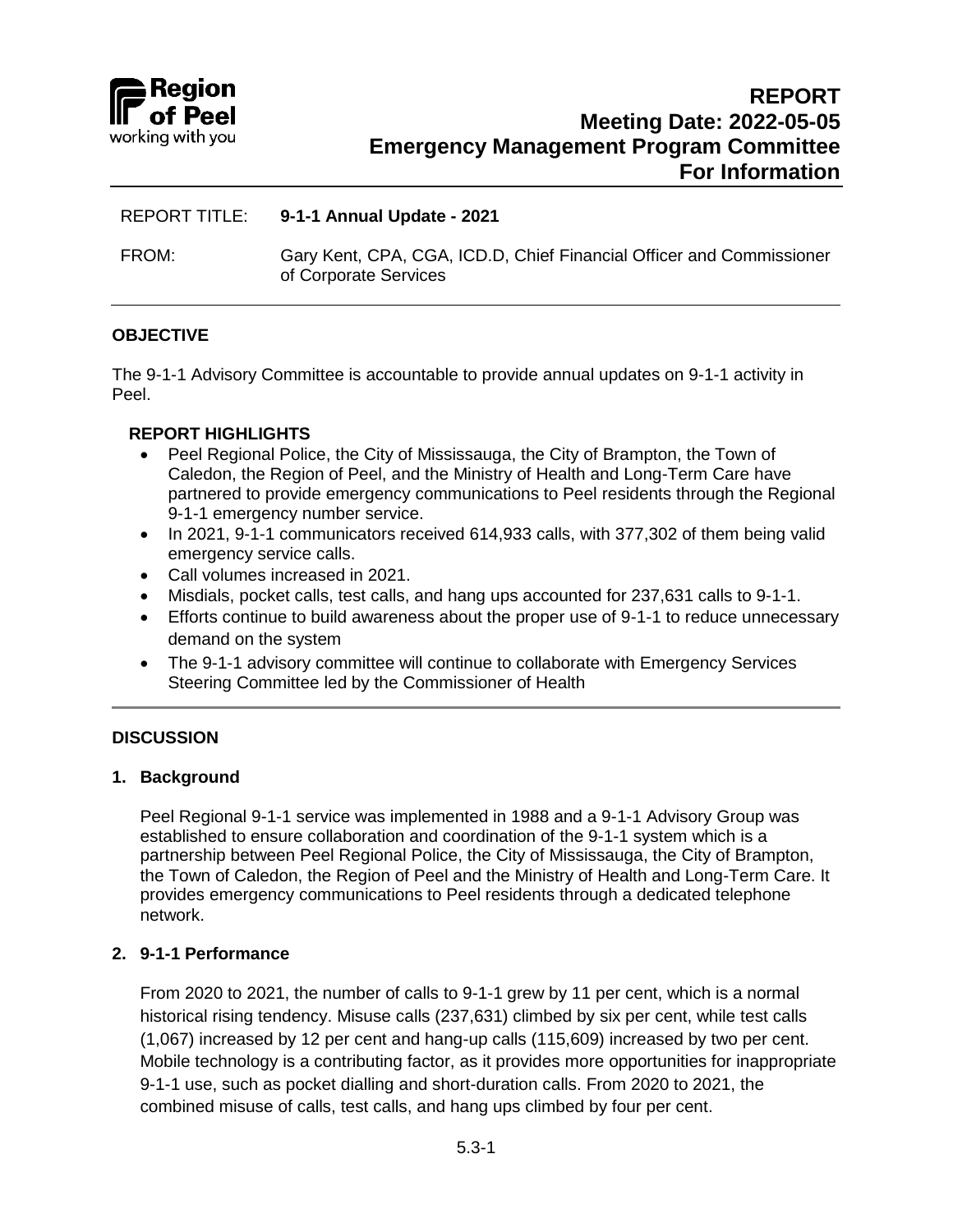9-1-1 Communicators answered 57 per cent of all calls in 10 seconds and 64 per cent in 20 seconds. This is below the National Emergency Number Association standard target of 90 per cent in 10 seconds, or 95 per cent in 20 seconds. Appendix I provides a five-year comparison of call volumes and service levels.

Peel Police hired a total of 12 Communicators between February and May of 2021 to address service levels. Due to natural attrition and staff in this area allocated to support new projects such as the new Motorola Computer Aided Dispatch System going live later this year, staffing levels were not adequate to address the volume of calls. In addition, challenges of Covid-19 were also still present in Communications throughout 2021 where several staff were in isolation according to Ministry of Health and government guidelines.

Peel Police are developing a recruitment campaign this year specific to Communicators to ensure they attract and retain the best qualified people for this very important role.

## **3. Raising Public Awareness and Community Engagement**

As the demand for 9-1-1 services increases in the Region of Peel, there is a need to build awareness on how to use the 9-1-1 services appropriately.

To assist further in educating Peel residents about the proper use of 9-1-1, the Region has developed online resources such as the 9-1-1 Emergency Service informational web page [at the Region of Peel's website,](https://www.peelregion.ca/contactus/911.asp#:~:text=Peel%20Region%20%E2%80%93%20905%2D453%2D3311) media, videos, Connect to Peel newsletter, and social media (Facebook, Twitter, and Instagram).

We highlighted the appropriate use of 9-1-1 during 9-1-1 Awareness Week, April 10 to April 16, 2022. Emergency Preparedness Week was suspended in 2021 due to the pandemic and the Mass Vaccination efforts.

The Emergency Services Steering Committee, of Ontario (ESSC) established a 9-1-1 Call Volume Reduction Workgroup in 2021. With a three-year mandate, the goal of the workgroup is to address 9-1-1 misuse through evidence informed and targeted interventions with particular attention to address the volume of non-emergency calls and related costs impacting emergency services across Ontario. This working group is being led by the Commissioner of Health. A recommendation report was shared with the 9-1-1 advisory committee with findings and proposed actions. The 9-1-1 advisory committee looks forward to collaborating with the ESSC, as they establish next steps.

# **CONCLUSION**

The 9-1-1 emergency number service is an essential component of the emergency communication network in the Region of Peel. The continued success of the 9-1-1 service reflects the combined dedicated efforts of all the public safety communication professionals within the Region.

# **APPENDICES**

Appendix I - Five-year Comparison of Call Volumes and Service Levels